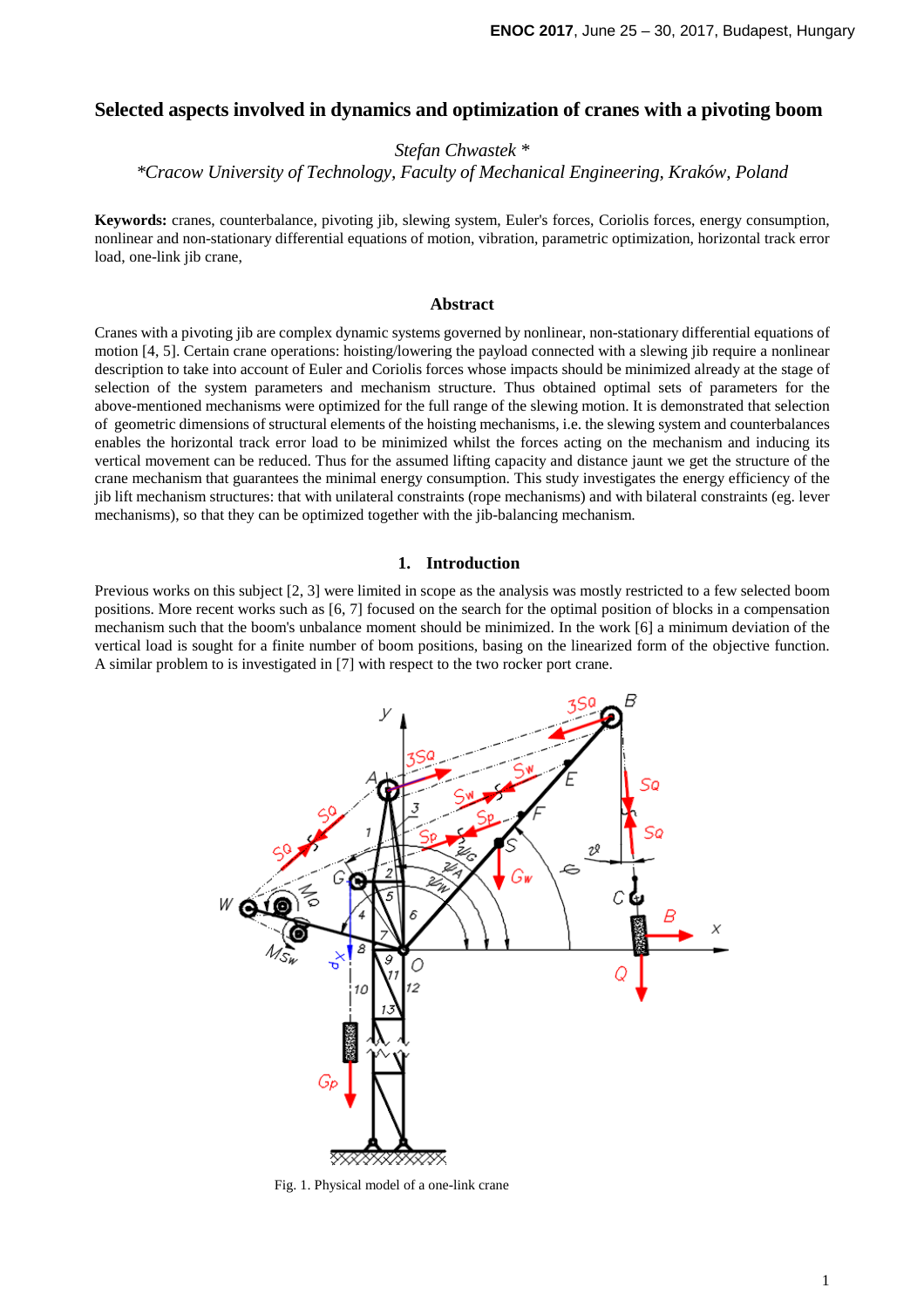The study investigates the behavior of a crane with a pivoting jib, whose physical model is shown in Fig. 1, subjected to the applied loads:  $Q$  – lifting load due to hoisted mass,  $G_P$  – counterweight and  $G_W$  – weight of the jib. Respective forces acting in ropes due to lifting load –  $S_0$ , jib lifting –  $S_w$ , counterweight –  $S_P$  act at acute angles to the jib: α, β, γ - not indicated in Figure 1. The physical model of a one-link crane is governed by the following equations of motion:

$$
\begin{bmatrix}\nJ_{WO}\varepsilon_{\varphi} = L_{OB} \left[ 3 \cdot \sin(\alpha) \cdot S_{Q} - \cos(\varphi - \nu) \cdot S_{Q} + \kappa_{OE} \cdot \sin(\beta) \cdot S_{W} + \kappa_{OF} \cdot \sin(\gamma) \cdot S_{P} - \kappa_{OS} \cdot \cos(\varphi) \cdot G_{W} \right] \\
m_{Q} \left[ a_{BC} - L_{BC} \cdot \omega_{\nu}^{2} - L_{OB} \sin(\varphi - \nu) \cdot \varepsilon_{\varphi} + L_{OB} \cos(\varphi - \nu) \cdot \omega_{\varphi}^{2} \right] = \cos(\nu) \cdot Q - S_{Q} \\
m_{Q} \left[ L_{BC} \cdot \varepsilon_{\nu} + 2 \cdot \omega_{\nu} \cdot \nu_{BC} - L_{OB} \cos(\varphi - \nu) \cdot \varepsilon_{\varphi} - L_{OB} \sin(\varphi - \nu) \cdot \omega_{\varphi}^{2} \right] = -\sin(\nu) \cdot Q \\
m_{P} a_{XP} = G_{P} - S_{P}\n\end{bmatrix} \tag{1}
$$

where:  $\varepsilon_{\omega}$ ,  $\omega_{\omega}$  – angular acceleration and angular velocity of the jib,  $\varepsilon_{\omega}$ ,  $\omega_{\omega}$  – angular acceleration and angular velocity of the load Q,  $a_{BC}$ ,  $v_{BC}$  – acceleration and velocity of the longitudinal motion of the load Q,  $a_{XP}$  – vertical acceleration of the

counterweight,  $L_{OB}$  – length of the jib, κ<sub>OE</sub>, κ<sub>OF</sub>, κ<sub>OS</sub> – normalized with respect to  $L_{OB}$  distances: *OE, OP, OS*.

Optimization of mechanical structures such as to minimize the operating dynamic forces and maximum energy uptake is categorized as an vibration isolation method, involving the reduction of the energy of the vibration source.

For each problem involving the dynamic behavior of investigated crane mechanisms, the specific optimization task is formulated by defining the objective function:

1) slewing mechanism → minimizing the change of the payload level position – ∆*y*, whilst the winch is immobile,

2) counter weight  $\rightarrow$  minimizing the jib lifting work,

3) jib lifting mechanism  $\rightarrow$  minimum force in the rope winch jib.

## **2. Parametric optimization of a slewing mechanism**

The first step in optimization of mechanisms in a crane with a pivoting jib should involve the slewing mechanism. The optimization procedure will determine the position of the peak pulley whilst the objective function is minimization (reduction) of the horizontal track error. The change of the slewing range is implemented by the slewing mechanism. It is vital that the slewing motion should not bring about the change of the payload level position.

It is assumed that the hoisting load winch mechanism is blocked, hence the rope length *L* on which the payload is suspended will not change during the hoisting phase.



Fig. 2. Change of the jib's angular position in a one-link crane with a blocked winch

In the case of extensible jibs this condition can never be fully satisfied. The design of the slewing mechanism is considered satisfactory if the horizontal track error load during the slewing  $-\delta$  is less than 2%. The loads horizontal track error is understood as the absolute value of the ratio of the payload deviation from the straight-line trajectory to the total change of horizontal deviation:

$$
\delta = \left| \frac{y(\varphi_{min}) - y(\varphi_{max})}{x(\varphi_{min}) - x(\varphi_{max})} \right| \cdot 100\%, \qquad (2)
$$

where: the angles  $\varphi_{\text{max}}$  and  $\varphi_{\text{min}}$  correspond to the lowest and the highest position of the jib, respectively.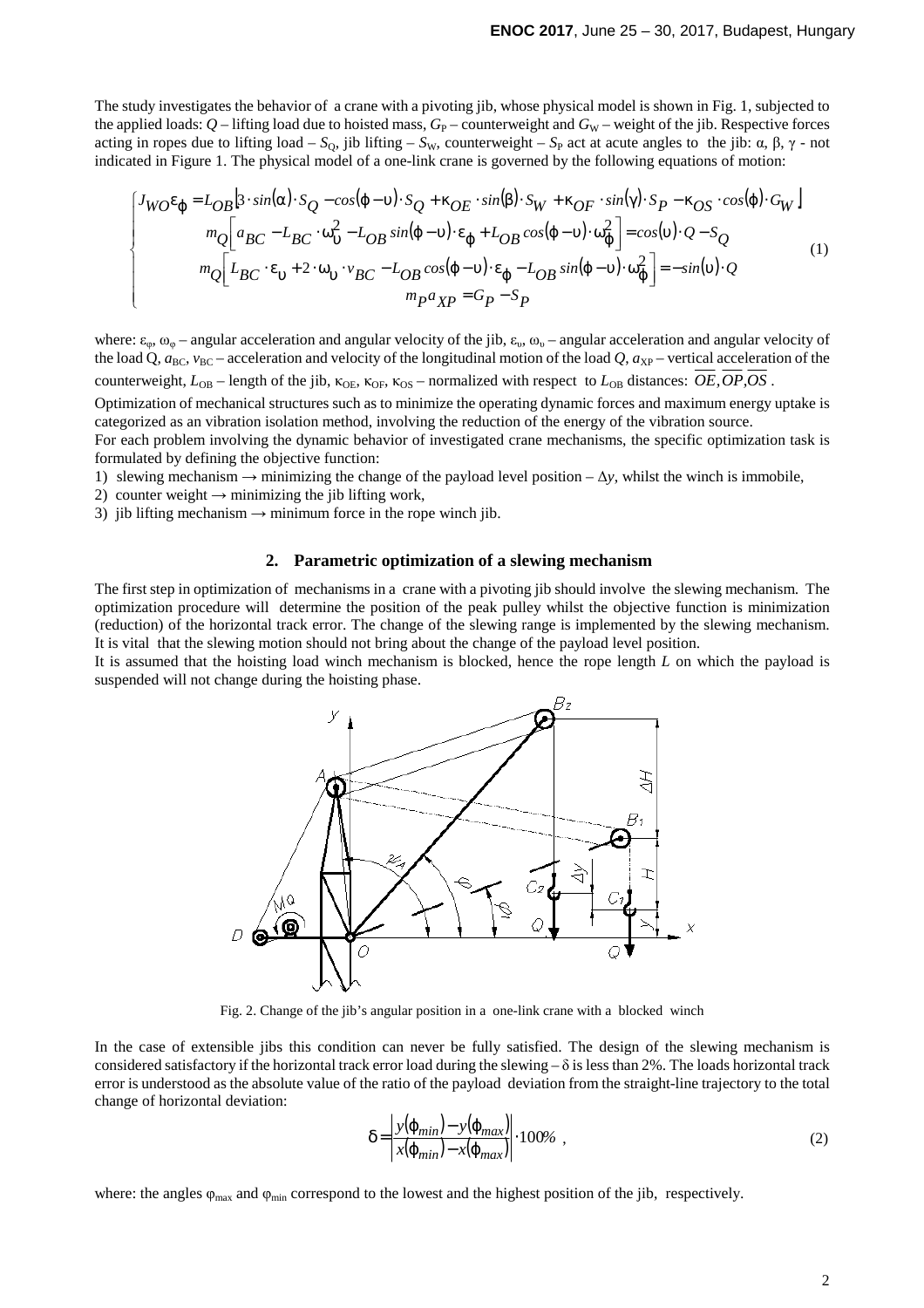Two configurations of the slewing mechanism represented by the jib's inclination angles  $\varphi_1$ ,  $\varphi_2$  are shown in Fig. 2. Hence we write:

$$
\begin{cases}\ni_{w} \cdot \overline{AB_1} + \overline{B_1 C_1} = L \\
i_{w} \cdot \overline{AB_2} + \overline{B_2 C_2} = L \\
L = const\n\end{cases}
$$
\n(3)

The change of the jib's angular position involves a change of distance between the axes of the rope pulley *B* and the top pulley *A*, thus changing the length of the rope's free end section  $ΔL_{BC}$  on which the payload is suspended. On the other hand, when the pulley dimensions are omitted as negligibly small in relation to the distance between them, then ∆LBC can be derived from the formula:

$$
\Delta L_{BC} = \Delta H - \Delta y = i_w \left( L_{AB1} - L_{AB2} \right),\tag{4}
$$

where:  $i_w$  – transmission ratio of the compensating pulley block,  $L_{ABi}$  – distance between the rope pulleys *A* and *B* for an arbitrary *i*-th position of the jib (ie  $L_{ABi} = AB_i$ ).

Comparing two arbitrary angular positions of the jib we get the formula expressing the payload height:

$$
\begin{cases}\ny_1 = L_{OB} \cdot \sin(\varphi_1) - H \\
y_2 = L_{OB} \cdot \sin(\varphi_2) - H - (\Delta H - \Delta y)\n\end{cases} \tag{5}
$$

The change of the payload position level  $\Delta y$  caused by varying the jib's angular position  $\varphi_1 \rightarrow \varphi_2$  is given as:

$$
\Delta y(\varphi) = L_{OB} \cdot \sin(\varphi) - L_{OB} \cdot \sin(\varphi_1) - i_w [L_{AB}(\varphi_1) - L_{AB}(\varphi)], \tag{6}
$$

and:  $L_{AB}(\varphi) = \sqrt{L_{OA}^2 + L_{OB}^2 - 2L_{OA}L_{OB} \cdot cos(\psi_A - \varphi)}$ , (7)

where:  $L_{OA}$  – distance between the rotation axis of the jib *O* and the top pulley  $A$ ,  $\psi_A$  – angle of horizontal inclination of the line connecting the rotation axes of the jib *O* and the top pulley *A* (typically  $\pi/3 \le \psi_A \le 2\pi/3$ ). For a stabilized angular position of the jib  $\varphi_1$ , we get:

$$
\Delta y(\varphi) = L_{OB}\left[\sin(\varphi) - \sin(\varphi_1)\right] - i_C\left[\sqrt{\kappa_{OA} + 1 - 2\kappa_{OA}\cos(\psi_A - \varphi)} - \sqrt{k_A + 1 - 2\kappa_{OA}\cos(\psi_A - \varphi_1)}\right]
$$
(8)

where: 
$$
\kappa_{OA} = \frac{L_{OA}}{L_{OB}}.
$$
 (9)

In Fig. 1 the hook is attached directly to the rope's end. In most cranes an additional pulley block is connected between the jib top incorporating the pulley *B* and the hook, thus forming a sheave block with the transmission ratio  $i_z > 1$ . In this situation the transmission ratio of the entire slewing mechanism becomes  $i_c = i_w / i_z$ , where  $i_c$ <sub>min</sub> = 3 [2, 3]. Thus formulated optimization problem uses an objective function  $\Delta y$ , the decision variables being  $\kappa_{OA}$  and the angle  $\psi_A$ . The length  $L_{OB}$  w and the transmission  $i_w$  ( $i_c$ ) are taken as constant in the optimization procedure. It is assumed that  $L_{OB} = 30$  m, the angle variability range  $\varphi \in [15^{\circ} \div 75^{\circ}]$ .

### **Optimization problem 1**

The optimization problem involves finding the optimal values of  $\kappa_{OA}$  and the angle  $\psi_A$  for which the quadratic functional  $J(\kappa_{OA}, \psi_A)$  reaches its minimum, assuming that  $\varphi_1 = \varphi_{min}$ .

$$
J(\kappa_{OA}, \psi_A) = \int_{\varphi_{min}}^{\varphi_{max}} [\Delta y(\varphi, \kappa_{OA}, \psi_A)]^2 d\varphi.
$$
 (10)

The adopted criterion is important, yet still insufficient. One has to bear in mind that it is crucial that the derivative *dy*/*d*φ be minimized, since it determines the inertia forces acting upon the slewing mechanism during the hoisting hoisting/lowering the jib. The weight *R* being ascribed to the function ∆*y*, and the function *dy*/*d*φ added with its ascribed weight *P*, we get a new optimization criterion, combining the two previous ones [1].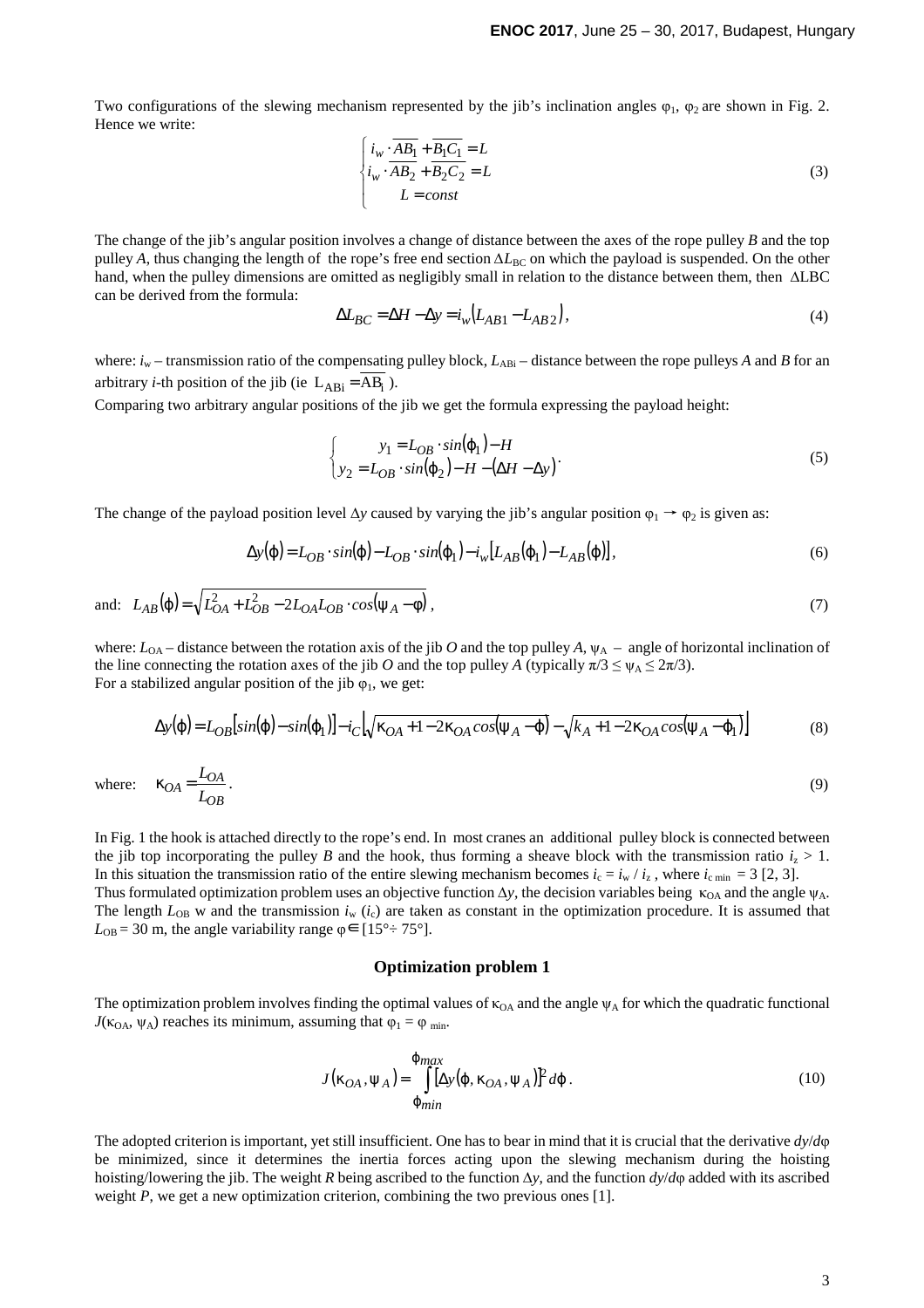$$
J(\kappa_{OA}, \psi_A) = \int_{\phi_{min}}^{\phi_{max}} \left\{ P \cdot \left[ \frac{dy(\varphi, \kappa_{OA}, \psi_A)}{d\varphi} \right]^2 + R \cdot [\Delta y(\varphi, \kappa_{OA}, \psi_A)]^2 \right\} d\varphi.
$$
 (11)

Restrictions imposed on the fixed jib length *L*OB:

 $\sqrt{ }$ 

$$
\begin{cases}\ni_{w} \ge 3 & \text{where: } i_{w} = 2n + 1, \text{ and } n = 1, 2, \dots, \\
\frac{\pi}{3} \le \psi_{A} \le \frac{2\pi}{3}, \\
0 \le k_{A} \le \frac{1}{2}.\n\end{cases}
$$
\n(12)

When the functional  $(10)$  is replaced by  $(11)$  in the optimization problem 1 for the stable conditions  $(12)$ , we get new solutions for the parameters  $\kappa_{\text{OA}}$ ,  $\psi_{\text{A}}$ . It appears, that extending the optimization criterion to incorporate the condition imposed upon the derivative *dy* /*d*φ leads to minimization of the inertia force and further, reduces the deviation from the straight-line trajectory in the payload's motion in relation to the solution (10) [1, 2, 3].



Fig. 3. Hook's trajectory during the radius change over its full range obtained for two criterions: (10) and (12)



Fig. 4. Hook's trajectory during the radius change over its full range for two values of the transmission ratio of lifting mechanism  $i_w = 3$  and  $i_w = 5$ 

For two values of transmission of the compensating rope system:  $i_w = 3$  and  $i_w = 5$  for the fixed values of weight coefficients  $P = 1$  and  $R = 1$  in functional (12), we get:

$$
i_w = 3 \rightarrow \begin{cases} \kappa_{OA} = 0.3078 \\ \psi_A = 83.2674^{\circ}, \end{cases} i_w = 5 \rightarrow \begin{cases} \kappa_{OA} = 0.1901 \\ \psi_A = 85.9712^{\circ} \end{cases}
$$
(13)

The deviation from the straight-line trajectory for becomes  $i_w = 3 \rightarrow \delta_3 = 1.242$  %, and for  $i_w = 5 \rightarrow \delta = 0.666$  %. Fig. 3 shows the trajectory of the hook when the crane radius changes over its entire range, for each pair of solutions (13).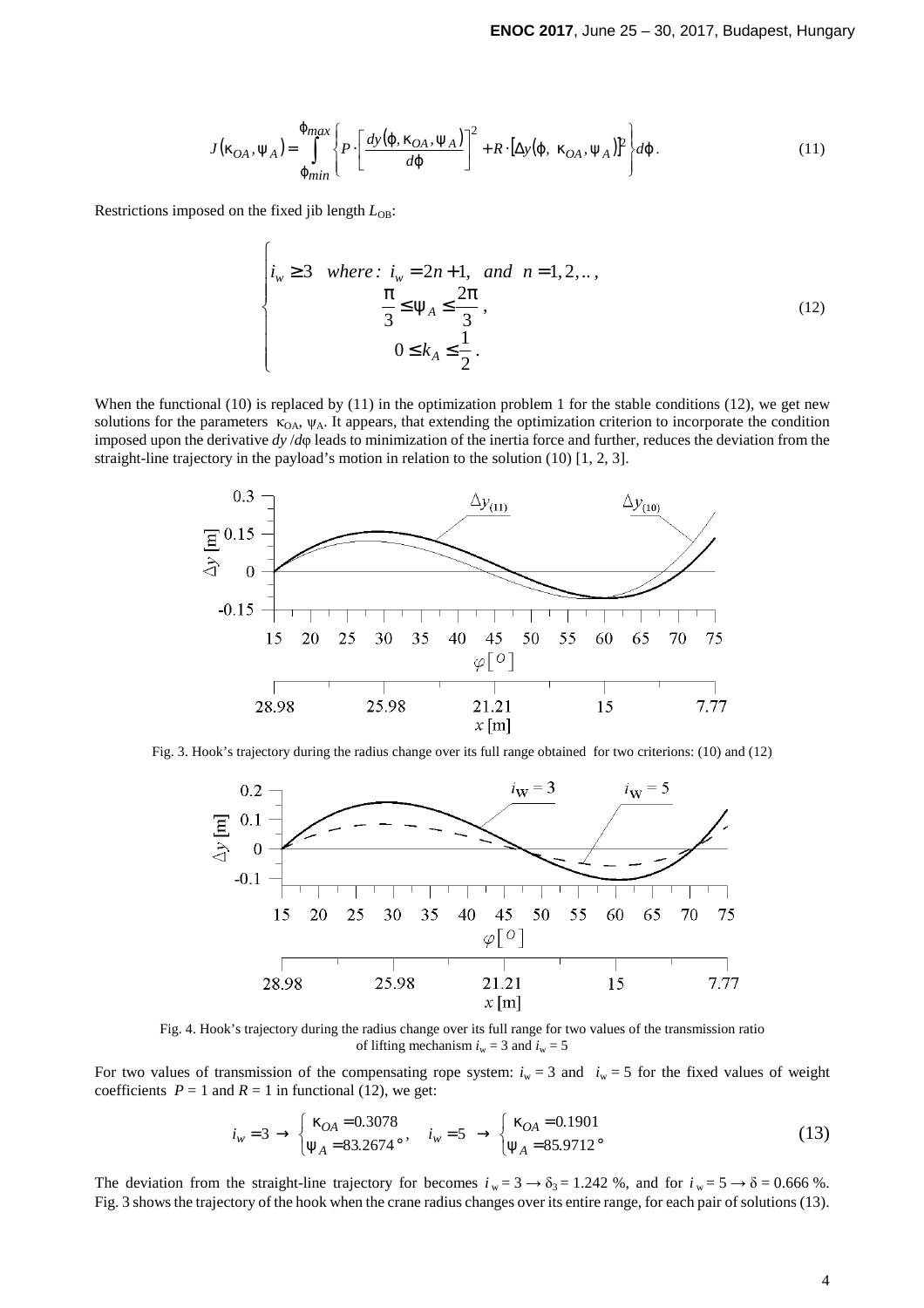When the transmission ratio of the jib lifting mechanism is increased, the payload's horizontal trajectory better approximates the straight-line motion; however the rope resistance due to winding is increased, too.

#### **3. Parametric optimization of the jib balance system**

Balancing of the jib in a one-link crane requires the selection of the jib ballast weight and position of the pulley, with respect to the jib's rotation axis such as to minimize the work required for a slewing change. Figure 1 shows the loads acting on the jib in a one-link crane. Recalling the previous optimization problem, the following designations are adopted:  $L_{OG}$  – distance between the rotation axis of the jib *O* and the pulley *G*,  $\psi_G$  – angle of horizontal inclination of the line segment OG.The residual unbalance moment of the jib is a function of the angular position φ:

$$
M(\varphi) = (G_W L_{OS} + Q L_{OB}) \cos(\varphi) - G_P L_{OF} \frac{L_{OG} \sin(\psi_G - \varphi)}{L_{GF}(\varphi)} - 3QL_{OB} \frac{L_{OA} \sin(\psi_A - \varphi)}{L_{AB}(\varphi)}.
$$
(14)

where: 
$$
L_{GF}(\phi) = \sqrt{L_{OF}^2 + L_{OG}^2 - 2L_{OF}L_{OA} \cdot \cos(\psi_G - \phi)}
$$
. (15)

## **Optimization problem 2**

In this optimization task  $M(\varphi, L_{\text{OG}}, \psi_{\text{G}}, L_{\text{OF}}, G_{\text{P}})$ , becomes the objective function and the decision variables are: position of the pulley G defined by distance –  $L_{OG}$  and angle –  $\psi_G$ , distance from the axis of the pin jib – O to the point where the rope counterweight is attached to the arm of  $-L_{OF}$ , weight of counterweight  $-G_P$ . Distances:  $L_{OA}$ ,  $L_{OB}$ ,  $L_{OS}$  and weight *Q* and *G*W are constant parameters in the optimization procedure. For counterweight configurations as in Figure 1, where the rope is connected to the jib creating a mechanism with unilateral bonds, the jib is balanced without the payload *Q*. The task consists in determination of the optimal values:  $L_{OG}$ ,  $L_{OF}$ ,  $\psi_G$ ,  $G_P$ , for which the quadratic functional  $J(L_{\text{OG}}, L_{\text{OF}}, \psi_{\text{G}}, G_{\text{P}})$ , reaches a minimum.

$$
J(L_{OG}, \psi_G, L_{OF}, G_P) = \int_{\varphi_{min}}^{\varphi_{max}} [M(\varphi, L_{OG}, \psi_G, L_{OF}, G_P)]^2 d\varphi.
$$
 (16)

Assumed condition :  
\n
$$
\begin{cases}\n\psi_A, L_{OA}, L_{OB}, L_{OS}, G_W, Q(Q=0) - \text{known parameters,} \\
M(\varphi, L_{OG}, \psi_G, L_{OF}, G_P) > 0 \text{ for each } \varphi_{min} \leq \varphi \leq \varphi_{max}, \\
0.5G_W \leq G_P \leq 1.7G_W \\
0 < L_{OG} \leq \frac{1}{2}L_{OB} \\
0 < L_{OF} \leq L_{OB} \\
\frac{\pi}{3} \leq \psi_G \leq \frac{2}{3}\pi\n\end{cases}
$$
\n(17)

The solution to the optimization task No. 2, for  $G_w = 45$  kN,  $L_{OS} = 12.857$  m,  $L_{OA} = 9.234$  m,  $\psi_A = 83.2674$ <sup>o</sup>, is the set of parameter values such that the functional (16) is minimized for the imposed constraint conditions (18):

$$
\begin{aligned}\nL_{OG} &= 7.0605 \text{ m} \\
L_{OF} &= 30 \text{ m} \\
\Psi_G &= 85.489^\circ \\
G_P &= 67 \text{ kN}\n\end{aligned}\n\right\} \rightarrow\nL_{\phi} = \int_{\phi_{min}}^{\phi_{max}} M(\varphi, L_{OG}, \Psi_G, L_{OF}, G_P) \, d\varphi = 51.43 \text{ kJ}\n\tag{18}
$$

It appears that the best solution is obtained when the counterbalance rope is attached to the end of the jib, ie. when  $L_{\text{OF}} = L_{\text{OB}}$ . Optimization of the rope mechanism in the counterweight rope is discussed in more detail in [1] and the assumption that the counterbalance rope is attached to the tip of the jib adopted is based on a review of the existing crane design options. From the standpoint of mathematics, the solution (18) confirms the validity of this assumption. Polar coordinates of the pulley mechanism in a counterweight are  $- G$  [7.0605 m, 85.489°].

The effectiveness of the parametric optimization of the movable counterweight mechanism is expressed as work –  $L_{\varphi}$ needed to change the jib's angular position over the entire variability range of its inclination angle, the inertia and friction forces being neglected.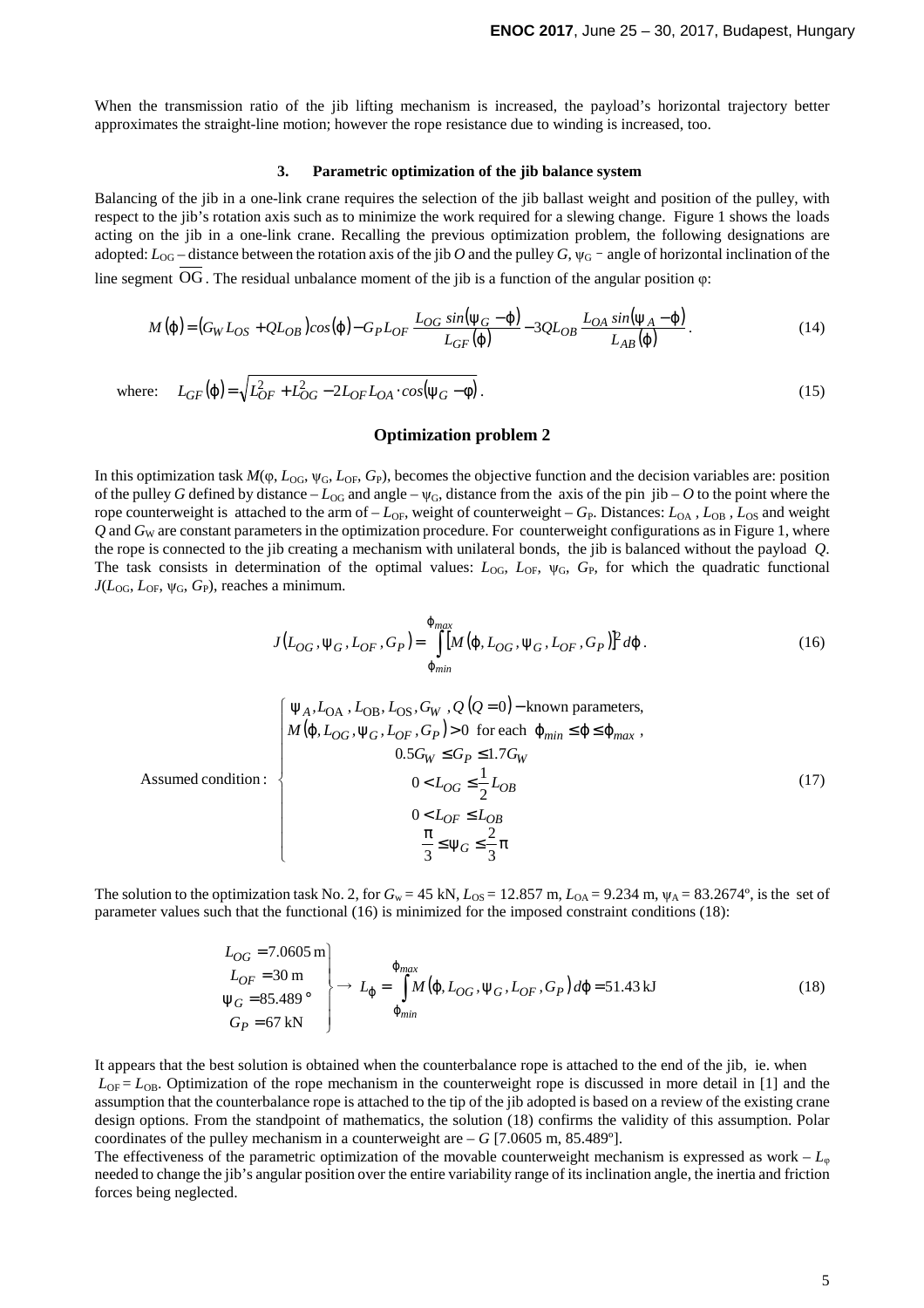

Fig. 5. Residual moment of jib unbalance in the function of the radius change

Under thus defined conditions, this quantity is expressed as the integral (18) and equals 51.43 kJ. Finally, it is recommended that the counter jib ballast weight should be taken 10% less than, the value predicted in the optimization problem to make up for resistance due to friction when the jib is lowered. This recommendation applies only to unilaterally constrained mechanisms. When a mechanism with bilateral constraints is considered, for example a lever mechanism in a four-bar linkage the positive residual torque requirement could be eliminated. The jib slewing work could be effectively reduced through optimizing the structural design of such mechanism.

### **4. Parametric optimization of the jib lifting mechanism**

Optimization of slewing mechanism discussed in section 1 in fact could be applied to the rope mechanism in a winch. The main objective was to ensure such roping configuration so as to minimize the horizontal hook trajectory error of for the full variability range of the change in the jib's angle of horizontal inclination when the winch is blocked. Forces required to lift the jib have not been considered so far. Recalling (14), the force acting in the rope lifting the jib can be written as:

$$
S_W(\varphi) = \frac{L_{EW}(\varphi)}{L_{OE}L_{OW} \sin(\psi_W - \varphi)} M(\varphi), \tag{19}
$$

where: 
$$
L_{EW}(\varphi) = \sqrt{L_{OW}^2 + L_{OE}^2 - 2L_{OW}L_{OE} \cdot cos(\psi_W - \varphi)}.
$$
 (20)

#### **Optimization problem 3**

The optimization problem involving the jib lifting mechanism consists in finding the point where the rope is attached to the jib, as well as polar coordinates the pulley axes –  $W$  [ $L_{OW}$ ,  $\psi$ <sub>W</sub>] associated with the tower crane, for which the force in the winch will be the lowest in terms of rms value and should be positive. All parameters determined in earlier sections remain constant in throughout the optimization of lifting the jib mechanism.

$$
J(L_{OE}, L_{OW}, \Psi_W) = \int_{\Phi_{min}}^{\Phi_{max}} [S_W(\varphi, L_{OE}, L_{OW}, \Psi_W)]^2 d\varphi,
$$
 (21)

Assumed condition :  
\n
$$
\begin{cases}\n\Psi_A, \Psi_G, L_{OA}, L_{OB}, L_{OS}, L_{OA}, L_{OB}, G_w, Q, G_p - \text{known parameters}, \\
S_W(\varphi, L_{OE}, L_{OW}, \psi_W, ) > 0 \quad \text{for each } \varphi_{min} \leq \varphi \leq \varphi_{max}, \\
0 < L_{OE} \leq L_{OB} \\
0 < L_{OW} \leq \frac{1}{3} L_{OB} \\
\frac{\pi}{3} \leq \psi_W \leq \pi\n\end{cases}
$$
\n
$$
(22)
$$

6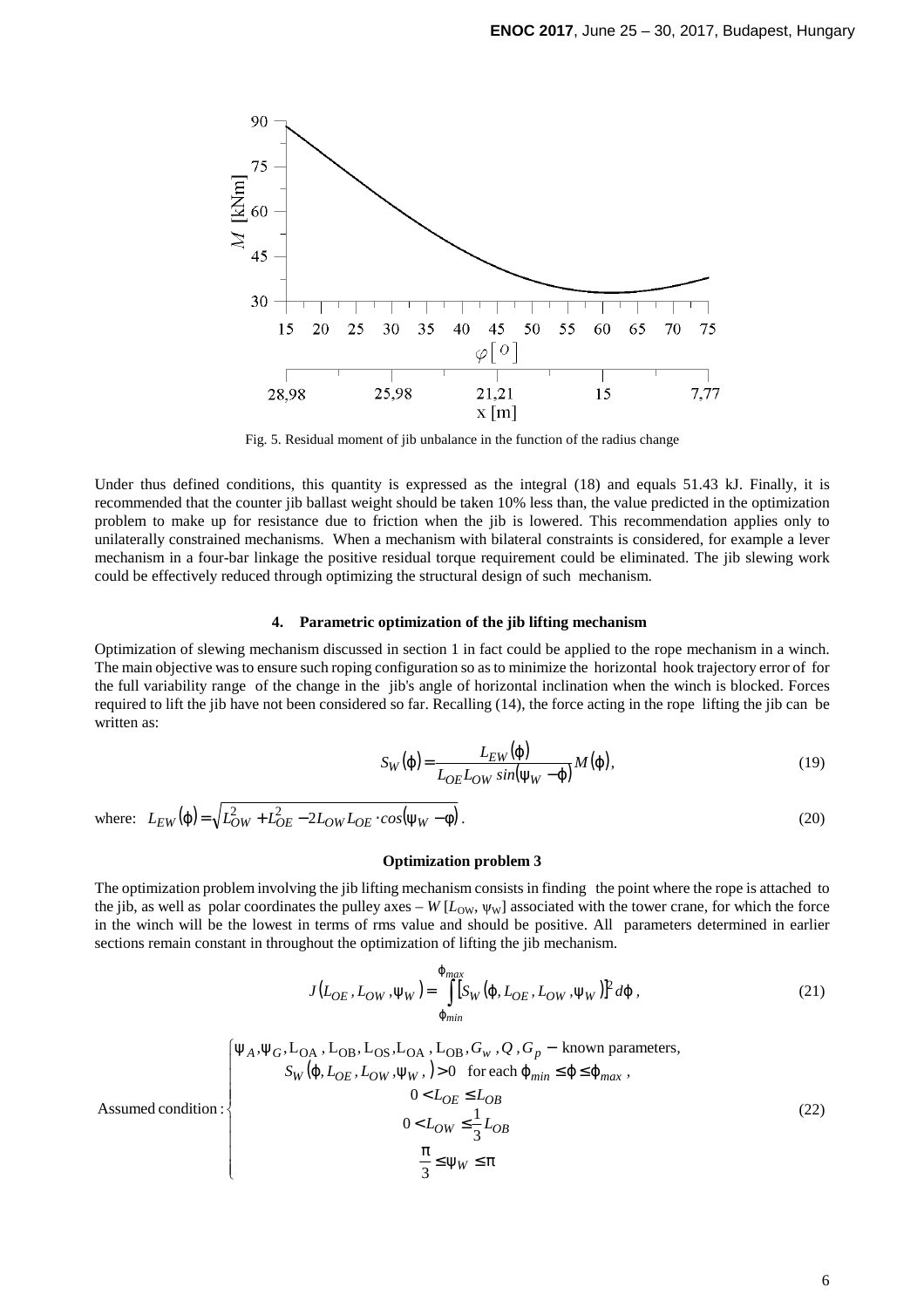The solution to the optimization task No. 3 for the nominal value of load  $Q = 50$  kN is the following set of parameter values that minimize the functional (21), under the imposed conditions (22):

$$
L_{OE} = 30m
$$
  
\n
$$
L_{OW} = 10 m
$$
  
\n
$$
\Psi_W = 116.4911^\circ
$$
\n(23)

The best solution is obtained when the rope is attached to the end of the jib, that is when  $L_{OE} = L_{OB}$ . Polar coordinates of the pulley axes *W* [10 m, 116.4911º]. The torque required to hoist the jib expressed in terms of (14) is not dependent on parameters of the jib lifting mechanism and neither is work required to lift the jib. For previously determined parameters of the slewing and counterweight mechanisms, and under the loading conditions due to the nominal payload – Q and the weight of the jib  $G_W$  operating at the distance –  $L_{OS}$  from the axis of the pin jib, the hoisting work becomes:

$$
L_{\varphi} = \int_{\varphi_{min}}^{\varphi_{max}} M(\varphi) d\varphi = 58.07 \text{ kJ}
$$
 (24)

Optimization of the jib lifting mechanism results in reduction and balancing of forces in the rope over the entire range of angle variability  $\varphi \in [15^{\circ} \div 75^{\circ}]$ .



Fig. 6. Controlling forces acting in the rope through selection of the rotation axis of the pulley in the jib-lifting mechanism (plot designations correspond to points *A*, *G*, *W* in Figure 1)

In Fig. 6 the forces are compared that act in the rope hooked on the movable end of the jib and which runs through a pulley located at the point *A* or G or *W*, depending on the design option, in accordance with designations shown in Fig. 1. Three plots of force acting in the in the jib winch rope are derived and their common feature is the minimum value achieved for the slewing angle –  $\varphi \approx 50$  °.

The least favorable force variability pattern was obtained when the axis of the pulley in the jib lifting mechanism coincides that in the pulley of counterweight mechanism – *G*. The values of force acting in the rope –  $S_W$  decrease from 22.1 kN to nearly zero then rise again to achieve the maximum angle of deception 84.0 kN (dashed line – *G* in Fig. 5).